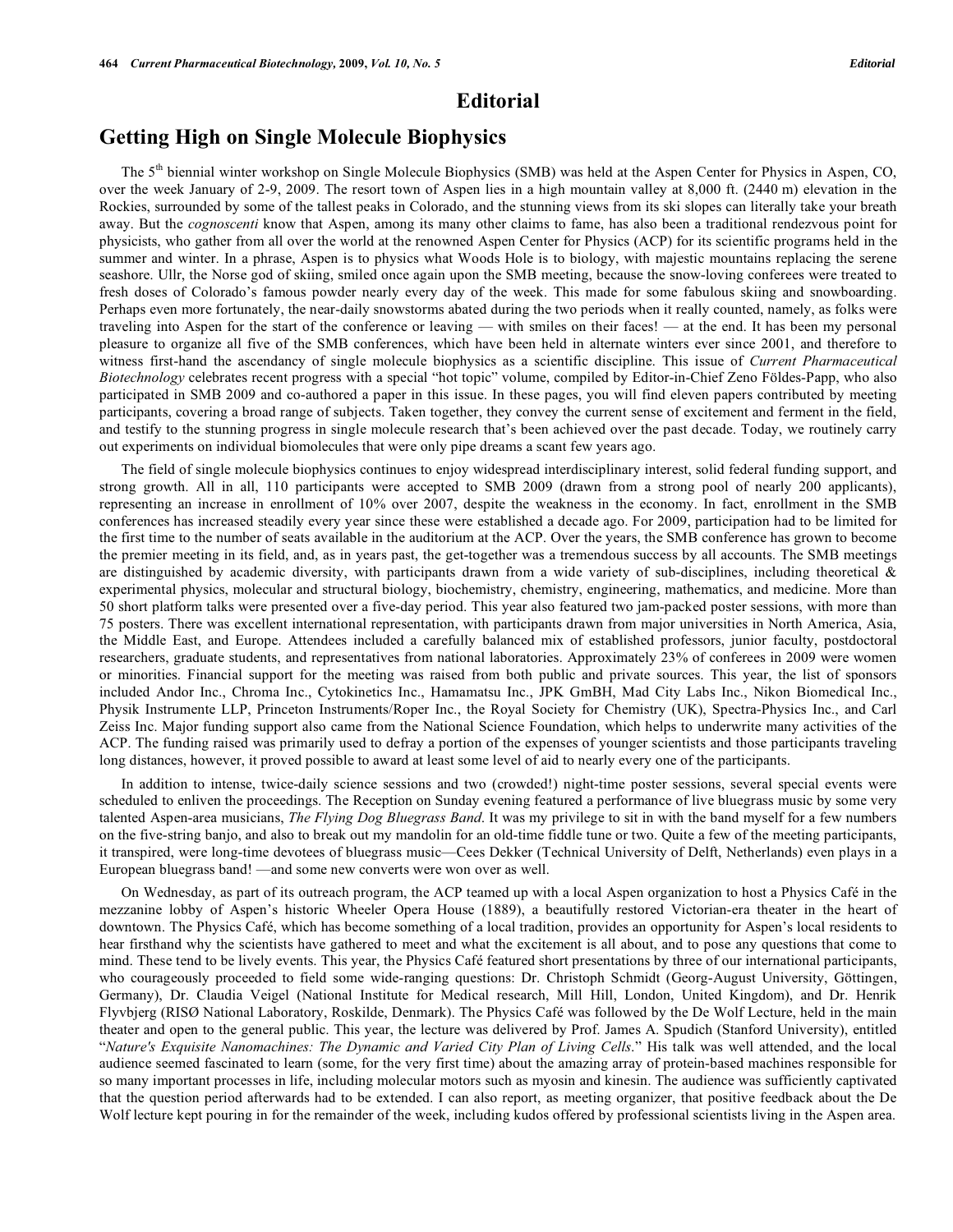Thursday afternoon featured the traditional NASTAR race, which has been a source of friendly competition and bragging rights at the SMB meetings since their inception. NASTAR (an abbreviation for National Standard) is a dual-format giant slalom ski and snowboard race where competitors can qualify for medals based on their best race times, under a handicapping system that pits their results against a set of uniform standards, established nationally by elite racers at the start of each season. Biophysicists, it seems, make for talented skiers! This year, sixty-three meeting participants and their family members produced qualifying times in the NASTAR race (out of roughly 75 participants), winning a record number of medals (4 gold, 12 silver, and 20 bronze), a total that surpassed all other winter workshops held at the ACP. The men's ski race was won by B. Gaub (Max Planck Inst., Munich, Germany), followed by T. Perkins (Univ. Colorado) and A. Grindley (Yale University). The women's race was won by L. Finzi (Emory University), followed by C. Grindley (Yale University) and A. Iwane (Osaka Univ., Japan). The snowboard competition was won by E. Schaeffer (Max Planck Institute, Dresden, Germany), followed by R. Phillips (Calif. Inst. of Technology) and D. Rueda (Wayne State Univ.). An award for Special Merit went to K. Frieda (Stanford Univ.), who ran down the giant slalom course on snowshoes, edging out J. Andrecka (Univ. Munich). Those interested in viewing the race results for the team named "Single Molecule Biophysics" can find these online at: http://www.nastar.com/index.jsp?pagename=raceresults&race=65105&year=2009. Incredibly, the biophysicists managed a team ranking of 529 out of 3,917 teams in the United State for the 2008-2009 ski season ( $13<sup>th</sup>$  percentile); our best showing ever.

 The NASTAR race was followed by the Meeting Awards Ceremony & Banquet that same evening, with special prizes and trophies going to all the winners, and also to many of the losers—and with plenty more prizes to go around for all the other meeting participants, as well! The after-dinner ceremony also featured the presentation of the Martin & Beate Block Scholarship, from an endowed fund of the ACP that furnishes a merit-based scholarship to one young scientist selected from each of the (currently five) winter meetings every year. The award for SMB 2009 was personally presented by physicist and long-time Aspenite Martin Block, who was responsible for founding the ACP winter meeting series back in 1985, along with his wife Beate Block (who, at age 83, also managed to snag one of the four gold NASTAR medals in the ski race). Yes, for those of you who may be wondering, they're my parents! This year's Block scholarship was won by Ms. Anna Kochaniak, a graduate student in Antoine van Oijen's lab at Harvard University, for her presentation "*Single-molecule observation of the rotational and translational movement of the PCNA sliding clamp along DNA*." Along with a check for \$500, she received a custom-made cube of crystal glass with a three-dimensional molecular structure laser-etched inside, displaying the PCNA clamp protein surrounding the DNA helix.

 The eleven papers found in this issue provide a snapshot of what's happening in the field of single molecule biophysics. As is so often the case, progress on the technical side of things is rapidly turned into newfound scientific knowledge. Perhaps fittingly then, around half the contributed papers discuss new developments in biotechnology that are driving single molecule work, while the others present biological results from recent research on single-molecule systems. As the field of single molecule biophysics matures, we're beginning to see more commercial development of apparatus, perhaps signaling the beginning of a trend away from the "roll your own" approach, and one which may make single molecule experiments more accessible those without some background in physics or engineering. The paper by Wozniak and coworkers describes the design and performance characteristics of one commercial system for optical trapping, the JPK NanoTracker, which is (to my knowledge) the first commercial system to come equipped with the ability to sense the position of the trapped object on the nanoscale, using quadrant photodiode detection. As such, it should be applicable to a much wider range of single molecule applications than the commercial trapping systems which came before it. The paper by Jordan & Anthony reviews improved ways to do nanopositioning using a variety of microprocessor-driven piezoelectric devices, an activity that is absolutely central to work with a whole gamut of single-molecule and single-cell approaches, including scanning-force microscopy, ultra-high resolution optical microscopy, single-molecule fluorescence, and optical trapping. Some of the recent progress in single molecule biophysics has come from combining various new imaging and measurement modalities, for example, optical force spectroscopy and single-molecule fluorescence. However, the marriage of these diverse techniques in a single apparatus has posed some serious experimental challenges. For example, the visible light emitted by a single fluorophore attached to a protein of interest is typically about 15 orders of magnitude less than the infrared light required to optically trap that same protein for study, and this can make it very hard to detect fluorescence against the background. Furthermore, the fluorophore can rapidly become extinguished by two-photon or other effects induced by the trapping laser. The paper by Ferrer *et al.* describes a clever approach that can substantially reduce such photobleaching, by rapidly alternating the trapping and fluorescence excitation lasers. Michalet and colleagues review recent progress on the development of a new kind of low light-level camera that they are calling "H33D", a contrived acronym intended to mean "high spatial-resolution, high temporal-resolution, high throughput, three-dimensional detector." The camera is under development by teams of biophysicists and astrophysicists in a collaboration that includes the Lawrence Berkeley and Livermore National Labs; the first prototype was released in 2004. The goal is nothing less than to produce a widefield camera that can not only image at extremely low light levels, but also count and time the individual photons as these arrive at each pixel location, in effect combining the most desirable features of sensitive avalanche photodiodes and modern EM-CCD cameras. They report on recent test results based on recording from single quantum dots. Földes-Papp and colleagues tackle the thorny problem of reducing the background light contribution in single-molecule studies, which has plagued many studies of molecular fluorescence in solution, and particularly in live cells. They demonstrate how optimized time-gating of the fluorescence signal, together with time-correlated, single-photon counting, can be used to substantially boost the experimental signal-to-noise ratio (roughly 100-fold), making it possible to measure analyte concentrations by correlation spectroscopy that are as low as 15 pM. Continued progress along these lines may eventually make it possible to record from single fluorophores that are not otherwise immobilized, concentrated, or compartmentalized.

 Six more papers report experimental results using the current generation of single-molecule approaches. For reasons that are doubtless obvious, a good deal of single-molecule research has focused on the genome, and on the molecules involved carrying out